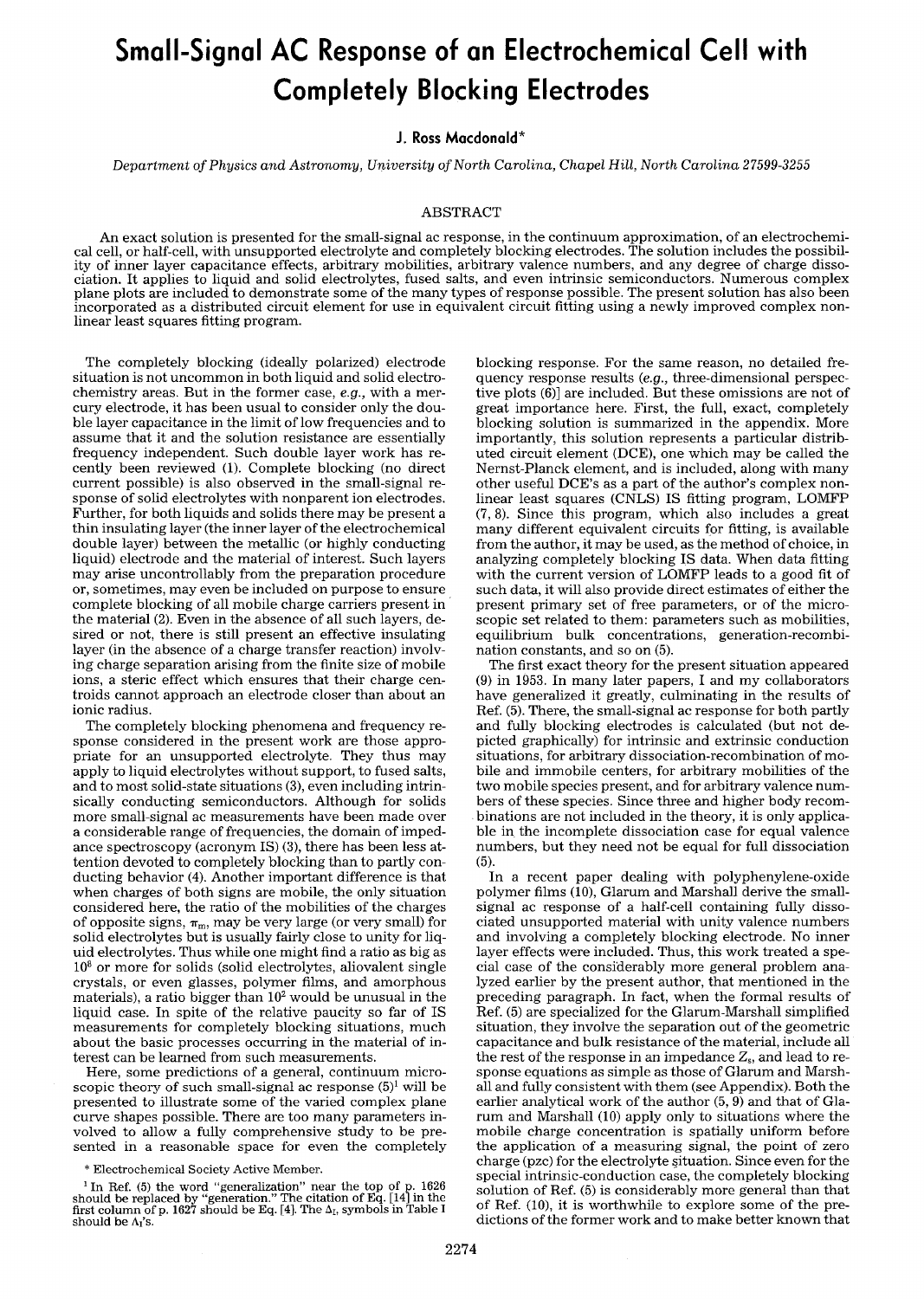## **Discussion of Results**

*Circuits and normalization.--Consider* an experimental cell involving two identical plane-parallel electrodes, with the material of experimental interest between them. Then the total impedance,  $Z_T$ , of the unsupported, completely blocking system involves the geometric capacitance,  $C_{g}$ , in parallel with the series combination of the bulk of solution resistance,  $R_{\rm b}$ , and the impedance  $Z_{\rm s}$  defined in the Appendix. Finally, any inner layer capacitance,  $C_I$ , may be taken in series with the above parallel combination. This latter result, although physically plausible for the completely blocking situation, is not immediately obvious. The Ref. (5) analysis uses Chang-Jaff6 boundary conditions and thus takes no account of an intrinsic inner layer. But work by Franceschetti and Macdonald (11) shows how an analytic solution using these boundary conditions may be transformed to one which incorporates overpotentialdependent conditions, such as those of Butler and Volmer. Franceschetti (12) has applied this transformation to the present situation, thus accounting properly for the presence of an inner layer in the continuum approximation, and hasthereby rigorously justified the presence of its capacitance in series with the rest of the circuit. This capacitance may be readily included as an additional circuit parameter to be determined by CNLS fitting. Here we take  $C_1$ as the combined capacitance of that of the inner layers of each of the two electrodes, taken in series.

In a CNLS fit of completely blocking data there will generally be a maximum of eight parameters involved, although not all of them may be simultaneously free. In addition to  $R_{\rm b}$ ,  $C_{\rm g}$ , and possibly  $C_{\rm I}$ , five further parameters are needed to define  $Z_s$  in the most general case (5). These are, first, a quantity directly associated with the diffuse double layer capacitance, M, the number of Debye lengths in a half-cell;  $\pi_m$ , the ratio of the mobility of negative charges to that of positive ones;  $\pi_{z}$ , the ratio of the valence number for negative charges to that for positive ones; A, a measure of charge dissociation; and  $\xi$ , the ratio of the recombination relaxation time to the dielectric relaxation time,  $\tau_D = R_b C_g$ . In the simplest case, that considered by Glarum and Marshall, there are only four free parameters to be determined from CNLS fitting:  $R_b$ ,  $C_g$ , M, and  $\pi_m$ . Although it might seem from the above that one can only obtain an estimate of the mobility ratio, rather than the individual mobilities, the simultaneous estimation of  $R<sub>b</sub>$  and  $C<sub>g</sub>$ , along with M and  $\pi_m$ , allows one to obtain estimates of the separate mobilities and bulk equilibrium concentrations as well since the electrode separation is taken to be known (5).

For convenience in presenting illustrative complex plane plots of some of the completely blocking behavior, several normalizations will be employed. First, all impedances and resistances will be normalized with  $R<sub>b</sub>$  and all capacitances with  $C_{\rm g}$ . Such normalization will be denoted with a subscript " $n$ ". Thus,  $Z_{\rm sn}$   $\equiv$   $Z_{\rm s}/R_{\rm b}$ . It turns out that for blocking situations like those considered here, as well as for dielectric materials, it is most instructive to present response curves at the complex dielectric or complex capacitance level rather than at the impedance, admittance, or complex modulus level (3, 10). Since the complex capacitance corresponding to an impedance Z is  $1/(i2\pi\nu Z)$ , the complex capacitance corresponding to the total circuit impedance,  $Z_{\scriptscriptstyle\rm T}$ , is  $C_{\scriptscriptstyle\rm T}=1/(i2\pi\nu Z_{\scriptscriptstyle\rm T}).$  As usual, " $i$ " is the positive square root of  $-1$ . Let us now introduce the normalized angular frequency  $\Omega = 2\pi \nu \tau_D$ . Then it turns out that  $C_{\text{Tr}} = 1/(i\Omega Z_{\text{Tr}})$ . This quantity is proportional to the complex dielectric constant, commonly written as  $\epsilon = \epsilon' - i\epsilon''$ . Thus, it is natural to define  $C_{\text{Tr}}$  as  $C'_{\text{Tr}} - iC''_{\text{Tr}}$ .

Our normalization is still incomplete. The low frequency limiting value of  $C_{\text{Ta}}$  is  $C_{\text{Ta}0}$  =  $C\rq{}_{\text{Ta}0}$  =  $r$   $\equiv$  (M)c $tnh(M)$ , essentially equal to M for  $M > 3$  and independent of generationrecombination effects except for their influence on the value of  $M$  (see later discussion). Since the minimum value of  $C_T$  is its high frequency limiting value of  $C_g$ , the minimum value of  $C_{\text{Tr}}$  is unity. In order that complex plane

plots of the complex capacitance may all be plotted in the

region from 0 to 1, we need to normalize  $C_{\text{Ta}}$  with r; such normalization will be denoted with a subscript "N". Thus  $C_{\text{TN}} \equiv C_{\text{TN}}/r$ . The high frequency limiting value of the real part of this quantity is then *1/r* and its low frequency limiting value is unity.

The above results apply when the effects of any inner layer are negligible. Since this may not always be the case, let us introduce further normalization which will ensure that the maximum value of  $C'_{TN}$  is still unity for any value of C<sub>I</sub>, itself taken frequency independent. Define  $C_{\text{IN}} \equiv$  $C_{\text{In}}/r$  and rename  $C_{\text{TN}}$  in the absence of inner layer effects to  $C_{BN}$ ; it is this quantity, with "n" normalization, which is calculated in the Appendix. Then, finally, we may write  $C_{\text{TN}} = [(1 + C_{\text{IN}})/(C_{\text{BN}} + C_{\text{IN}})]C_{\text{BN}}$ . This is the expression plotted in the present graphs. Clearly it reduces to  $C_{BN}$  for  $C_I >> C_B$ , often the situation of interest. Note that  $C_{\text{IN}}$  is just the ratio of the combined inner layer capacitances to the low frequency limiting value of the completely blocking (diffuse double layer) capacitance.

*Graphical resutts.--We* shall first show some possible curve shapes for the completely dissociated case without inner layer effects. Unless otherwise noted,  $C_{I}$  will be taken as infinite hereafter. Figure 1 indicates how the complex plane C<sub>TN</sub> shape depends on  $\pi_{m}$  when  $\pi_{z} = 1$ . This is the only situation considered by Glarum and Marshall in their interesting work, and the present results are directly comparable to theirs and essentially the same. Here frequency increases from right to left so the right bottom corner is the zero-frequency point. The slight irregularities in some of the curves herein are artifacts which arise from the machine plotting procedure used. All curves involve about 100 points, with equal steps of  $log(\Omega)$ , and points are connected by straight lines.

The curves of Fig. 1 and other similar results allow several conclusions to be drawn. First, when the mobilities are equal and thus  $\pi_m = 1$ , one obtains a curve which is usually experimentally indistinguishable from a full semicircle (single-time constant Debye response). But see the discussion below. The normalized response is entirely independent of generation-recombination conditions. The simple analytical expression for this  $\pi_{\rm m} = 1$  response is included in the Appendix.

As  $\pi_m$  increases from unity towards M, the  $C_{TN}$  curve becomes distorted, as in Fig. 1, and for  $\pi_m >> \tilde{M}$  it divides into two distinct parts, a high frequency semicircle and a low frequency arc reminiscent of diffusion effects. This arc is, in fact, associated with diffusion processes arising from the very large difference in the mobilities. When  $\pi_m$  >>  $M >> 1$ , the semicircle and the arc are well separated in frequency. For  $\pi_{\rm z}$  = 1, it turns out that the maximum values of  $Im(C_{\rm TN})$  are  $2^{-3/2}$  and about 0.0743, occurring at  $\Omega$  values of  $2^{1/2}/M$  and  $(e\pi_{\rm m})^{-1}$ , respectively. Incidentally, for  $\pi_{\rm z}=1$  but not otherwise, all the present results would have been obtained for  $\pi_m$  values taken as the inverses of those shown, just as required from symmetry.

When inner layer effects are negligible and exact Debye behavior is observed, the diffuse double layer capacitance,



Fig. 1. Complex plane plot of C<sub>TN</sub> for full dissociation and unit valence number ratio,  $\pi_z$ . Dependence on mobility ratio,  $\pi_m$ , for  $M = 10^4$ .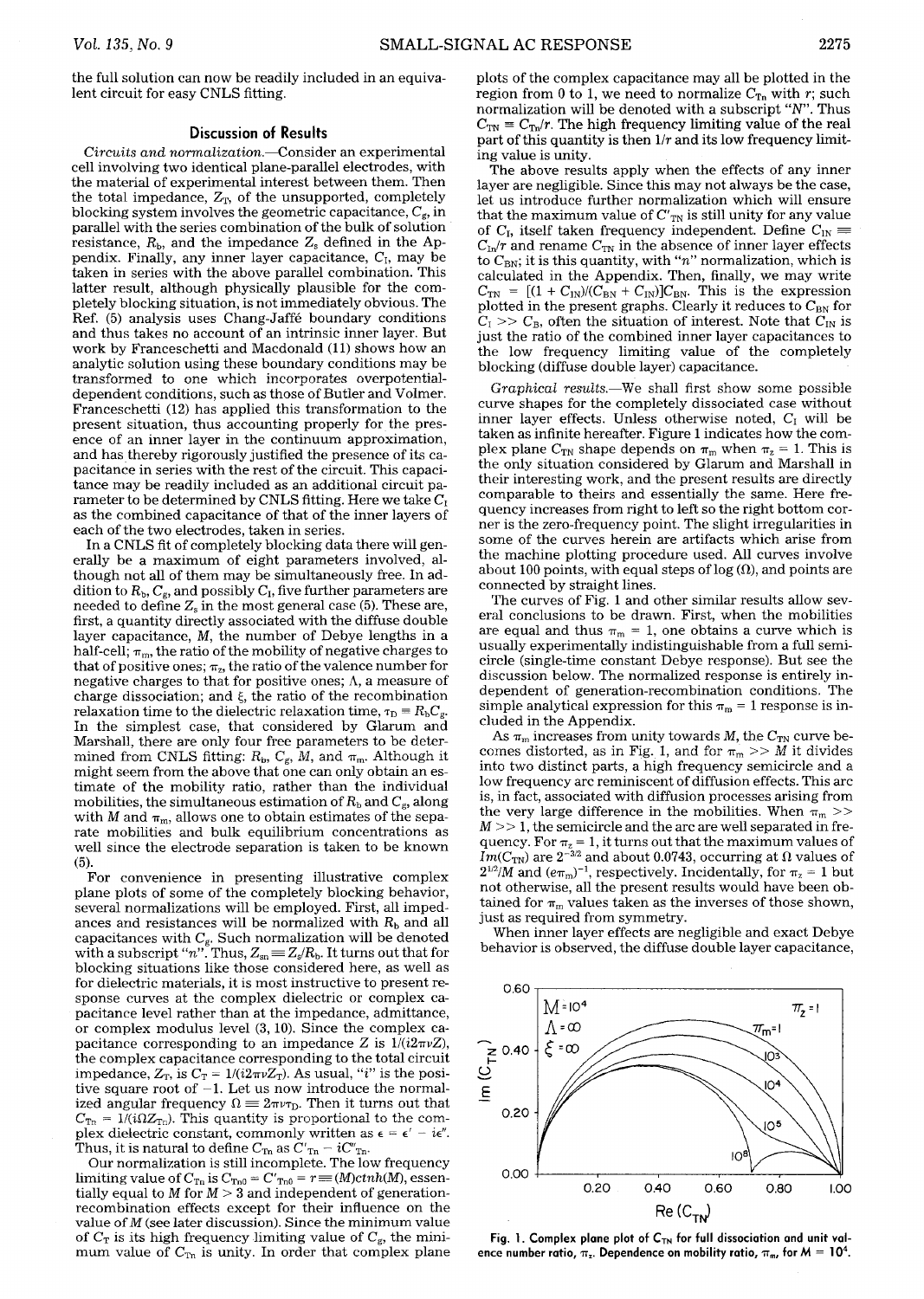

Fig. 2. (a, left) Complex plane plot of C<sub>DIFn</sub>, a measure of the deviation from Debye response, for  $\pi_m=\pi_z=1$  and several M values. (b, right) Complex plane plot of C<sub>DLN</sub> at high normalized frequencies for  $\pi_m = 1$  and  $\pi_z = 1$ , 2, and 4.

 $C_{\text{DL}}$ , is frequency independent. But the present  $\pi_{\text{m}} = \pi_{\text{z}}$ = 1 exact solution yields response close to but not exactly the same as Debye response. It is thus of interest to examine the difference and the corresponding frequency dependence of  $C_{\text{DL}}$ . It turns out that the complex plane curve shape of the deviation,  $C_{\text{DIF}}$ , of the present  $\pi_m = 1$  curve from an exact Debye curve with the same low and high frequency limiting values is essentially independent of M for large M. Therefore, we shall use "n" normalization for  $C_{\text{DIF}}$ .

Figure 2a presents both large and small M complex plane plots of  $C_{\text{DIFn}} = C'_{\text{DIFn}} + iC''_{\text{DIFn}}$ , defined analytically in the Appendix. Here frequency increases clockwise. For large M, the deviation curve is a perfect circle with maximum values of Re( $C_{\text{DIFn}}$ ), 0.25, occurring at  $\Omega M = 1$ . Correspondingly, the maximum values of  $|Im(C_{\text{DIFn}})|$  occur at  $\Omega M = 2^{1/2} - 1$  and its inverse,  $2^{1/2} + 1$ . The curves are not entirely symmetric for small M, and M near 4 yields the maximum value of  $\mathrm{Re}(C_{\mathrm{DIFn}})$ . Since these results show that the deviations between the exact  $\pi_m = 1C_T$  curve and the matching Debye curve are always a small fraction of  $C_{\rm g}$ , the Debye approximation is adequate except for small  $\tilde{M}$ , where the maximum value of  $Re(C_T)$  will only be slightly larger than  $C_g$  [see, *e.g.*, Fig. 4a].

Figure 2b shows some  $\pi_m = 1$  complex plane curves for  $C_{\text{DLN}} = 1/[i\Omega Z_{\text{sn}}(r-1)] = C_{\text{DLN}}^{\prime\prime} - iC_{\text{DLN}}^{\prime\prime}$ . Note that here "N" normalization involves the low frequency limiting value of  $C_{\text{DLn}}$ ,  $r-1$ , rather than r. The difference is negligible for large  $M$  but becomes important when  $M$  is small. Curves for different values of M are not included because with the present normalization even  $M = 0.3$  results are very close in shape to those for large M. The present  $\pi$ <sub>2</sub> = 1 result is a typical finite length diffusion curve, involving constant phase element response at high frequencies (3, 4). The points marked on the  $\pi$ <sub>z</sub> = 1 and 4 curves are included to give some idea of frequency dependence. Notice that the  $C_{\text{DLN}}$  curve for  $\pi_z = 1$  does not begin to exhibit appreciable frequency dependence until  $\Omega$  is larger than 0.01, often a higher frequency region than convenient to measure, but the  $\pi_z$  = 4 curve shows such departure from the low frequency limiting value when  $\Omega$  is as small as  $10^{-3}$ . The  $\pi_z = 1$ curve involves a peak value of  $C''_{\text{DL}}$  of about 0.35  $(r-1)C_{\text{g}}$ , much larger than  $C_{g}$  for large  $r$  and  $M$  but only about a tenth of  $C_g$  for  $M = 1$ . Further, the value of  $\Omega$  at the peak is about 1.6 for  $M >> 1$  but is about 14 for  $M = 1$  and about 140 for  $M = 0.3$ , much above the ordinary IS frequency measurement range for usual values of  $\tau_{D}$ .

What is the interpretation of these  $\pi_m = 1$  results? It is that only for M of the order of unity is it likely that  $C_{\text{DL}}$  can be adequately determined from IS data for the present high end of the  $\Omega$  range. Since we can write, in terms of complex capacitances,  $C_{\text{DLn}} = (C_{\text{Tr}} - 1)/[1 - i\Omega(C_{\text{Tr}} - 1)]$ , it

is clear that when  $|C_{\text{Th}}|$  is very nearly unity, as it is for large M when  $\Omega > 0.01$ , an accurate value of  $C_{\text{DLn}}$  cannot be calculated from even excellent data in this region. Rewriting the above equation as  $C_{\text{Tr}} = 1 + [i\Omega + C_{\text{DLn}}]^{-1}$ , one sees that only when  $|C_{\text{DLn}}^{-1}|$  is of the order of unity or greater, as it will be for small M in this high frequency range, or for large M for  $\Omega$  << 0.01, will C<sub>DLn</sub> contribute appreciably to  $C_{\text{Tr}}$ . Of course when  $C_{\text{T}}$  response is not close to Debye response,  $C_{\text{DL}}$  will vary appreciably with frequency and is of less interest compared to the frequency independent primary parameters of the completely blocking solution.

Figure 3 shows the effect of  $\pi$ <sub>z</sub> variation on two of the curves appearing in Fig. 1. When the more mobile charge also has the largest valence number, Fig 3a shows that the curves again approach Debye behavior for large  $\pi_z$ . Note the dependence of the cusp value of  $\text{Re}(C_{TN})$  for Fig. 3b on  $\pi_z$ . For  $\pi_z = 1$  it approaches  $1/2^{1/2}$  for large M.

Figure 4a indicates how curve shape depends on M for the  $\pi_m = 10^8$  curve of Fig. 1. Note that for  $M >> \pi_m$ , Debye behavior is again approached. The present "N" normalization allows all these curves to be presented on the same scale. Had "n" normalization been used, the  $M = 1$  curve would have had a  $Re(C_{Tn})$  intercept of unity at high frequencies and a low frequency intercept of only  $r = ctnh(1)$  $= 1.313$ . Figure 4b shows the effect of a series capacitance,  $C_I$ , on one of the curves of Fig. 1. For small  $C_{IN}$ , Debye behavior is approached once more. But note that for  $C_{\text{IN}} \ll 1$ , the high frequency limiting value of  $\text{Re}(C_{\text{TN}})$  approaches  $1/(1 + rC_{\text{IN}})$ . Thus for  $C_{\text{IN}} = 1/r$ , this value is 0.5.

Let us conclude by considering partial dissociation behavior. Let D denote the dissociation ratio, a quantity given (5) by  $1/(1 + \Lambda^{-1})$ . Thus  $D = 1(\Lambda = \infty)$  indicates full dissociation, and  $D = 0.5$  for  $\Lambda = 1$ . For this value of  $\Lambda$ , Fig. 5a show how curve shape depends on the relaxation time ratio  $\xi$  for  $\pi_m = 10^8$ . Note that three individual arcs are beginning to appear for the  $\xi = 10^6$  curve. Figure 5b alternatively keeps  $\xi$  fixed at 100 and indicates the effect of varying A. For small dissociation, Debye behavior is again approached. In Fig. 6, I have shown just the low frequency part of the  $\xi = 10^6$  curve of Fig. 5a. The curves of Fig. 6a and b are included to give the reader some idea of how the low frequency arc itself can split into two diffusion-related arcs as the dissociation increases and then meld back to a single arc as full dissociation is approached.

The curves presented so far give only a very incomplete picture of all the response shapes possible for the completely blocking situation. Further, in the real world, the parameters are not all independent. The curves of Fig. 7 are included to provide some idea of response with interdependent parameters. Let us allow the equilibrium bulk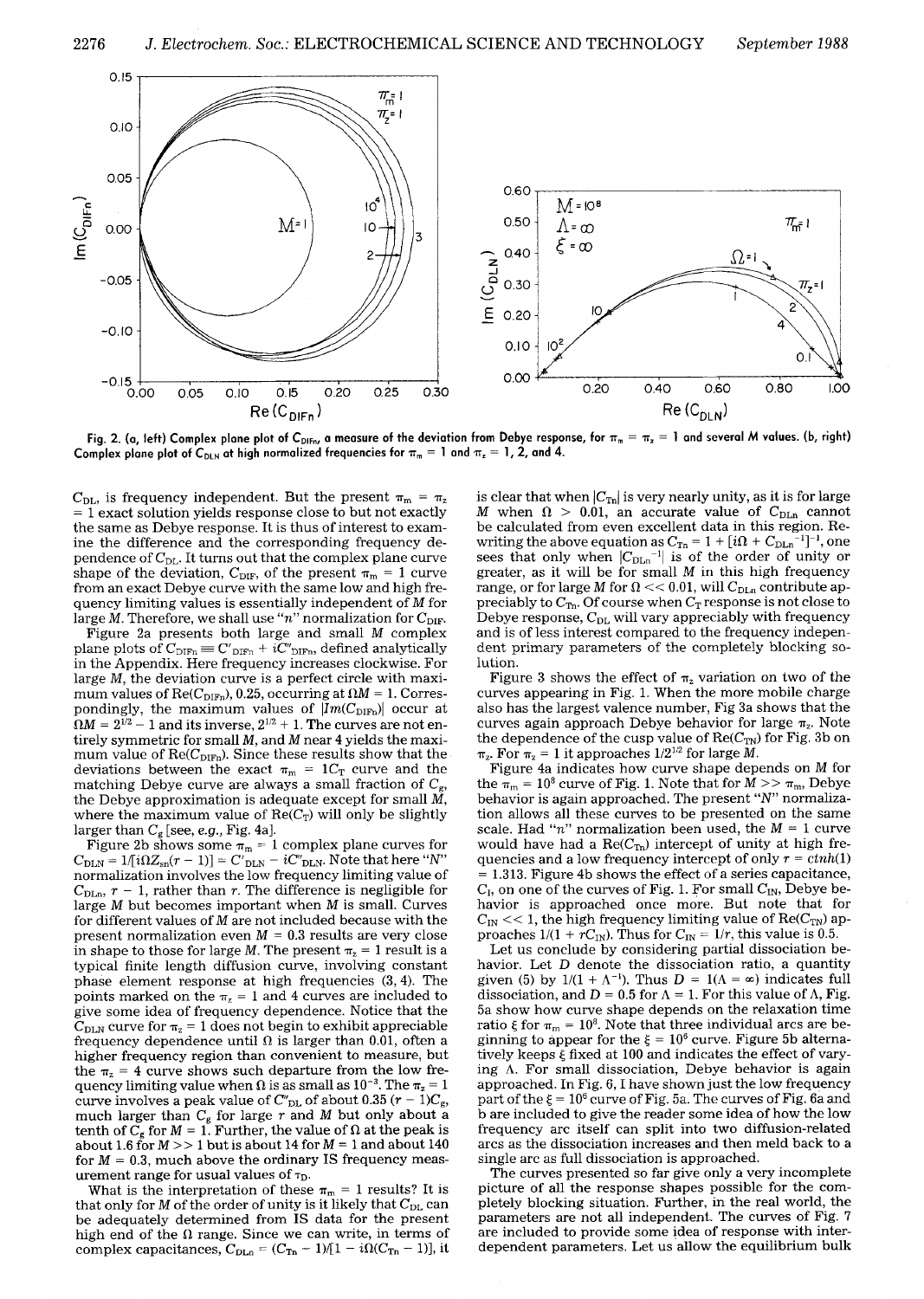

Fig. 3. Complex plane plot of  $C_{TN}$  with  $M = 10^4$  showing dependence on  $\pi_z$  for (a, left)  $\pi_m = 10^4$  and (b, right)  $\pi_m = 10^8$ 



Fig. 4. Complex plane plot of C<sub>TN</sub> for  $\pi_m = 10^8$  and  $\pi_z = 1$  showing (a, left) dependence on M, and (b, right) dependence on the series capacitance ratio, C<sub>IN</sub>.

concentration to vary, so that D correspondingly varies. We shall take D values of 1, 0.5,  $10^{-2}$ ,  $10^{-3}$ , and  $10^{-4}$ . For  $D = 1$ , we take  $M = 300$ ,  $\xi = 10^4$ ,  $\pi_m = 10^4$ , and  $\pi_z = 1$ . These last two quantities will be taken independent of  $D$ , but  $M$  is proportional to  $D^{1/2}$  and  $\xi$  to D for the present situation. Only the *M* values are shown on the graph but  $\Lambda$  and  $\xi$  vary as above with M and D. The shapes obtained are interesting, but different ones would have appeared had the initial value of  $\xi$ , for example, been different.

Since we cannot hope to illustrate even a fraction of the possible behavior here, it is useful that the full solution is available for CNLS fitting, but even such fitting may not allow full discrimination between the various special conditions that can lead to essentially Debye behavior. In such limiting cases, other independent information will usually be required to elucidate the response fully. For example, if  $C_{\text{IN}} \ll 1$  so that  $C_{\text{I}}$  dominates the capacitative response, the complex-capacitance plane response of  $C_T$  will be a Debye curve arising just from  $R_b$  and  $C_I$  in series. In this case, the overall response will show little dependence on an applied static potential since  $C<sub>I</sub>$  should be field independent or nearly so, while  $C_{DL}$  depends strongly on static potential (1, 3, 4, 13). Such potential independence of  $C_T$  was, in fact, found by Glarum and Marshall (10) for their measurements on a completely blocking system.

It should be emphasized that the present results only illustrate the completely blocking behavior of bulk material, particularly that present when  $\pi_m$  is very different from unity and thus the full response extends over a very wide range of frequencies. The present response possibilities take no account of possible electrode roughness and thus best apply for liquid metal or, perhaps, concentrated electrolyte electrodes. But solid metal electrodes always exhibit some surface roughness, adding an interface impedance to the present  $Z_s$  response. Such an impedance may also be significant over a wide range of frequency, possibly overlapping the bulk response range or even occurring below it. It is thus important to understand the bulk response so it can be separated from the interface impedance when one is interested in studying one or the



**Fig.** 5. Complex plane plot of C<sub>TN</sub> under partly dissociated conditions for M = 10<sup>4</sup>,  $\pi_m$  = 10<sup>8</sup>, and  $\pi_x$  = 1 with (a, left)  $\Lambda$  = 1 and  $\xi$  variable, and (b, right)  $\xi = 10^2$  and  $\Lambda$  variable.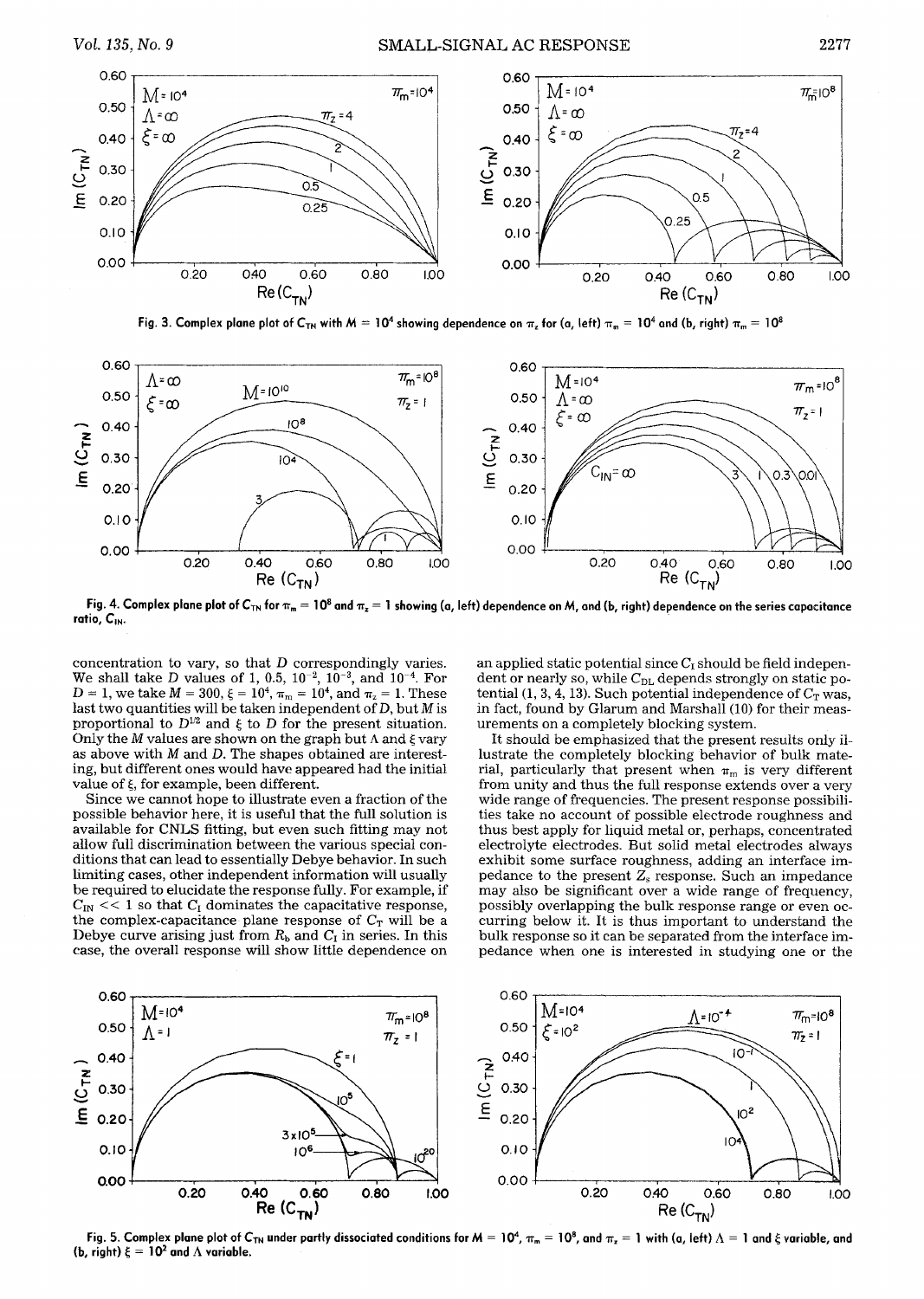

Fig. 6. Complex plane plot of low frequency part of C<sub>TN</sub> under partly dissociated conditions for M = 10<sup>4</sup>,  $\pi_m$  = 10<sup>8</sup>, and  $\pi_z$  = 1, with  $\xi$  = 10<sup>6</sup> and **A variable.** 

other or both of these contributions. The interface impedance is usually found to exhibit constant phase angle (CPE) response (3, 4, 14) over a wide frequency span. Such response appears in many small-signal response theories (15) and can arise from various quite different physical sources. Recently, various different fractal-related theories of such interface CPE response have been proposed (16), but currently unpublished work of Bates and his collaborators (17) strongly suggests that although the response is indeed associated with surface roughness, it is unrelated to the fractal dimension of the surface. Although the combination of bulk and interface effects can lead to more complicated complex plane curves than those illustrated, I shall not show any such results here. Data possibly arising from the combination of both effects should be plotted in both the impedance (and possibly log impedance) and complex capacitance planes and analyzed using CNLS.

Although the present results were derived for a system with two identical electrodes, common for solid materials, they also apply, in their present normalized form, to halfcell response, the usual situation for liquid electrolytes. In the latter case, actual impedance and capacitance values may be obtained from the normalized expressions of the appendix by using normalization values which take account of the presence of one rather than two electrodes. Because of the symmetry of the system with two identical electrodes, it may be considered to consist of two identical half-cells in series, with the center of the material, the joining point of the half-cells, a unique point where bulk concentrations retain their equilibrium values and remain undisturbed by the applied ac potential.

As already mentioned, the present graphical results represent only a small part of all the potential responses which can arise from possible variations in mobility and valence ratios, generation-recombination, geometric effects, inner layer capacitance, and electrode roughness. Nevertheless, they may be of some immediate diagnostic value. When the system being investigated is completely blocking, or thought to be so, one should first consider the response in the complex capacitance plane by forming and



Fig. 7. Complex plane plot of C<sub>TN</sub> under variable, partly dissociated conditions for  $\pi_m = 10^4$ ,  $\pi_z = 1$ , and M,  $\xi$ , and  $\Lambda$  covarying (see text).

plotting  $C_T = 1/(i2\pi\nu Z_T) \equiv Y_T/(i\omega) = C'_T - iC''_T$ . The results, as functions of such external variables as temperature and/or electrode separation, may then be compared qualitatively with the curve shapes presented herein. If similar shapes are found, one should then be able to obtain semiquantitative estimates of such quantities as  $M$ ,  $\pi_{\rm m}$ , and possibly even  $\pi$ , and the recombination parameters. These estimates could then be employed as initial parameter values for use in subsequent CNLS fitting of the data.

It is worth emphasizing that it is always very desirable to go beyond qualitative comparisons and carry out full CNLS fitting of the data. Such fitting is generally quite insensitive and forgiving to the initial parameter guesses and can usually converge to a good fit even when such guesses are orders of magnitude from their final converged values. Thus, such fitting is often useful even when no qualitative agreement can be found between the complex capacitance plane response of the data and any of the present theoretical responses. When a good fit has been obtained, one can immediately identify and quantify the various physicochemical processes contributing to the overall response. The CNLS program available from the author allows one to fit an equivalent circuit which may contain geometric capacitance, bulk, resistance, a specific Nernst-Planck blocking element, and possible electrode roughness contributions to the overall impedance. In favorable cases, which usually means having reasonably accurate data extending over many decades of frequency, all these processes, and the microscopic quantities associated with them, may be identified and quantified using CNLS fitting.

## **Acknowledgments**

I much appreciate the helpful comments of Dr. D. R. Franceschetti and the support of the U.S. Army Research Office.

Manuscript submitted Sept. 9, 1987; revised manuscript received Nov. 16, 1987.

The University of North Carolina, Chapel Hill, assisted *in meeting the publication costs of this article.* 

#### APPENDIX

The expression for  $Z_{sn}$  given in Eq. [32] of Ref. (5) for the unsupported, completely blocking situation becomes, in the absence of extrinsic conduction

$$
Z_{\rm sn} = (\psi/i\Omega)[F_1\gamma_1 - F_2\gamma_2][F_1 - F_2)t_1t_2 + F_1t_2 - F_2t_1]
$$
  
[A-1]

Let  $j = 1, 2$ . Then  $F_j \equiv \partial_j^2 - \psi$ ,  $\gamma_j \equiv (M \partial_j^2) \text{c}tnh(M \partial_j^2)$ , and  $t_j$  $\equiv \gamma_i - 1$ . Here  $\psi = 1 + i\Omega$ , and the  $\vartheta_i^2$ 's are the solutions of a quadratic eigenvalue equation; see below for full definitions. When the identity  $[(F_1 - F_2)t_1t_2 + F_1t_2 - F_2t_1]$  $[F_1\gamma_1t_2 - F_2t_1\gamma_2]$  is substituted into Eq. [A-1], one obtains  $Z_{sn}$ in its simplest form

$$
Z_{\rm sn} = (\psi / i\Omega)[F_1 \gamma_1 - F_2 \gamma_2]/[F_1 \gamma_1 t_2 - F_2 t_1 \gamma_2]
$$
 [A-1']

Now since

$$
Y_{\rm Tn} = i\Omega + [1 + Z_{\rm sn}]^{-1}
$$
 [A-2]